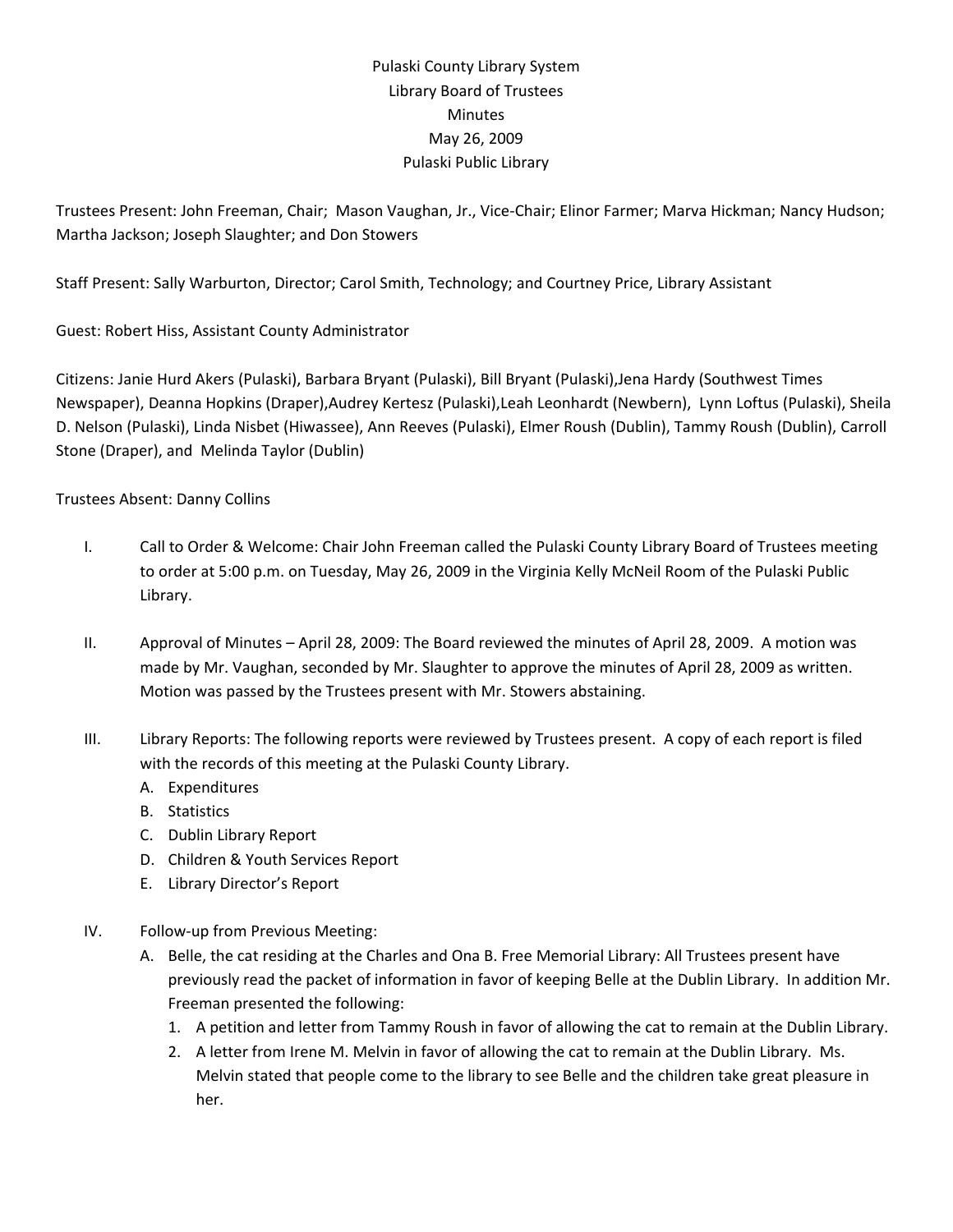- 3. A letter and copy of on‐line petitions from Mr. Bill Bryant, President of the Pulaski County Humane Society, in favor of allowing the cat to remain at the Dublin Library. Mr. Freeman expressed his appreciation of Mr. Bryant's efforts.
- 4. A letter from Linda Bryan Cadwell in favor of allowing the cat to remain at the Dublin Library, stating "If if ain't broke, don't fix it".
- 5. Two on-line petitions in favor of allowing the cat to remain at the Dublin Library. One which includes people from around the world and one limited to residents of Pulaski County.
- 6. A letter from Rebecca English in favor of allowing the cat to remain at the Dublin Library, stating that the Board should not set a precedent to undo prior board's work nor should a few be able to dictate and "bully" the Board. (In an aside, Mr. Freeman commented that he felt more bullied by those in favor of keeping Belle.)
- 7. A letter from Eloise Alkire in favor of allowing the cat to remain at the Dublin Library stating that she is allergic to cats but Belle "lifts my heart".
- 8. A letter from Kathryn Sowder, Library Assistant, of her experience with patrons in favor of allowing the cat to remain at the Dublin Library.
- 9. A letter from Harold McLeod of Roanoke, VA in favor of allowing the cat to remain at the Dublin Library.

Comments from the Board:

- Mr. Freeman stated that regardless of the outcome of the vote, the public should know that in accordance with the Freedom of Information Act, the issue has not been discussed in any sort of closed session. He expressed a wish that there will be a cooperative effort between the Library System and the Humane Society to hold an Adopt‐A‐Pet Day at the Dublin Library which could also involve getting library cards and include a Friends of the Library Book sale.
- Mr. Vaughan reported that he had received a phone call requesting that the cat be removed from the library due to a child having to go to the emergency room after visiting the Dublin Library due to a cat allergy.
- Ms. Jackson asked if there were any stipulations when the cat was adopted but Mr. Vaughan and Ms. Hickman reported none. They were both members of the Board when Belle was adopted.
- Mr. Freeman reported that Maria Everett, a specialist on Library Board By‐Laws stated that Boards cannot vote by secret ballot or go into a closed session for discussion of this issue.
- Ms. Farmer reported that a library patron called her to tell her about a child at a local preschool who must be given allergy medication before the preschool visits the library because the parent wants her child to take part in library programs and she doesn't want her child "harassed"
- Courtney Price, Library Assistant reported that whenever a person requests the cat be removed from the library, Belle is shut into the work room with no questions asked
- Ms. Jackson reported that the Virginia Library Association only reports 7 cats in Virginia libraries at this time. 6 additional library cats have died and never been replaced and of the 235 "official" library cats in the United States many of them are stuffed animals, statues, and even a ghost cat. She suggested that library cats have been romanticized and they are not universally accepted.
- Mr. Slaughter commented on his love of animals but the simple fact that animals are animals and even our pets can scratch, snap, or attack.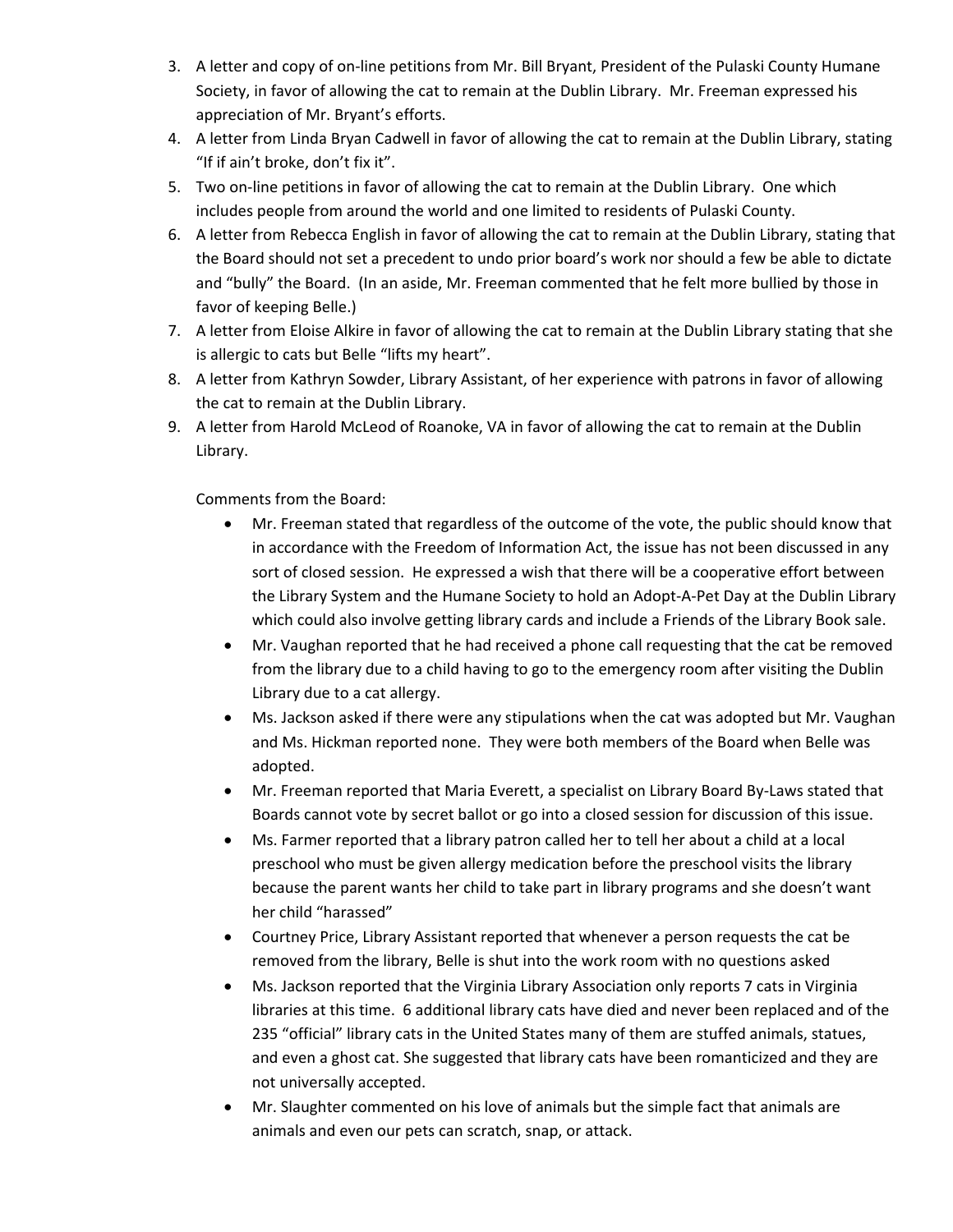• Ms. Hudson reported a lawsuit in California involving an animal in a Public Library. Animals are unpredictable.

Dr. Stowers made a motion to keep the cat at the Dublin Library and establish guidelines to better care for the cat and to better serve the public to protect both the animal and the citizens. Ms. Hickman seconded the motion.

Discussion: Ms. Hudson stated that we must limit liability

- Mr. Vaughan stated that the cat must be controlled and kept out of the drinking fountain.
- Ms. Jackson questioned if caring for Belle is the best use of staff time and agreed that a cat in the water fountain is offensive.
- Courtney Price stated that the water fountain is in clear site of the circulation desk and that patrons have requested that the water fountain be removed rather than Belle.

Ms. Farmer called for a vote and Ms. Jackson seconded the motion.

Division of the house: Those in favor of keeping the cat: Ms. Farmer, Ms. Hickman, Dr.

Stowers, Mr. Freeman and Mr. Vaughan

 Those opposed to keeping the cat: Ms. Jackson, Ms. Hudson and Mr. Slaughter. The motion carried.

- B. Staff In‐service: Sally Warburton reported that the staff workshop took place on May 13, 2009 and covered Technology, Circulation and Customer Service Issues. Staff set up committees and worked on a revision of the Strategic Plan.
- C. Hiring for the positions of Bookkeeper/Acquisitions Clerk and Youth Services Coordinator: Rorbert Hiss reported that 21 applications have been received to date for the Youth Services position. There are approximately 5 local applicants with others coming from around the state & surrounding states. Sally Warburton reported that interviews for the Bookkeeper position will take place on May 28 & 29.
- D. Library Budget: The County Budget will be voted on at the end of June with no probable changes in the proposed budget. Sally Warburton thanked Peter Huber, Robert Hiss and Diane Newby as well as the Board of Supervisors for their hard work on putting together a fair and reasonable budget and Mr. Freeman thanked Nancy Burchett for her work on creating the library budget.
- E. VPLDA (Virginia Public Library Directors Association) Annual Meeting: In addition to stating that the State Aid Funding will be at 67% of the formula which is based on the local population, square mileage of the geographic area, and local support, legislation this year included a law that people cannot loiter in public libraries but the law to ban guns from libraries did not pass.
- F. Chamber of Commerce Business Expo: The library was represented at the expo; a benefit to both the library and other expo participants.
- G. Other reports: The Board of Supervisors voted to credit the library a total of \$9637.72 which reflects \$7971.07 for SESCO and \$1666.65 for advertising for the Director's Position. Dr. Stowers thanked the library for donating books to the new Riverlawn School